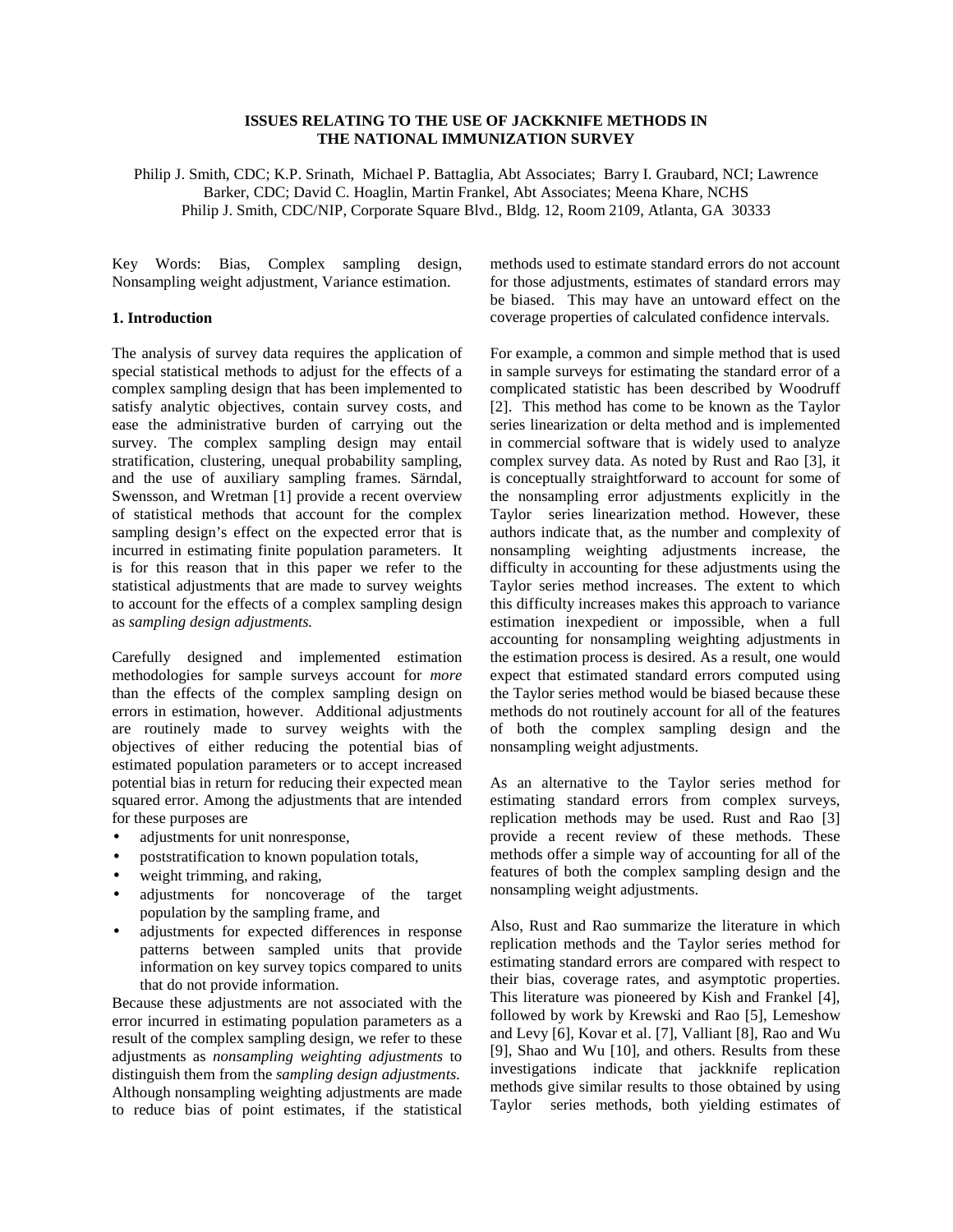standard errors with negligible bias. However, we note that in all of this research, the implicit assumption was that nonsampling weighting adjustments were not required: There was no comparison of methods in the usual situation in which numerous and complex nonsampling weight adjustments are required. In this case, the conclusions obtained in this previous research may not generalize to the more common situation in which the Taylor series approach does not account for nonsampling weight adjustments, but the replication methods do.

This paper presents a case study of the bias that is incurred by estimated standard errors using the Taylor series method that does not account for the numerous nonsampling weight adjustments in the National Immunization Survey (NIS). To make this evaluation, we compare results to those obtained using the jackknife replication method described by Särndal et al. [1, p. 415]. In making comparisons, we tailor the jackknife to account for all of the features of the complex sampling design and all of the nonsampling weight adjustments used in the NIS.

In Section 2 of this paper we give a synopsis of the complex sampling design of the NIS. Also, we summarize how the NIS sampling weights are constructed, highlighting sampling design and nonsampling weight adjustments. In Section 3 we review the Taylor series method for obtaining estimated standard errors of estimated vaccination coverage rates and give an example of how the method yields biased estimates when it does not account for nonsampling weight adjustments. Also, we describe how a properly constructed jackknife estimate of variance accounts for the complex sampling design and all of the nonsampling weight adjustments. We review the literature that shows that a properly constructed jackknife estimate of variance has negligible bias.

In Section 4 we present the results of our investigation, showing the extent of the bias in standard errors using Taylor series methods for the NIS. In Section 5 we conclude with a discussion of the results and related literature.

#### **2. The NIS Sampling Design**

The NIS covers 78 Immunization Action Plan (IAP) areas, which include the 50 states and 28 urban areas, including the District of Columbia. Each IAP area represents a stratum of the sampling design within which the NIS samples independently. Within each IAP area, the design of the NIS includes 2 phases of sampling: a random-digit-dialing (RDD) survey of households followed by a mail survey of vaccination providers of eligible children in sampled households.

In the RDD sampling phase of the NIS, the respondent in a sampled household with eligible children is asked to provide information on the demographic and socio-economic characteristics of the household. Also, in the RDD interview the respondent is asked for consent to contact eligible children's immunization providers to obtain information about their vaccination histories. If verbal consent is obtained, the vaccination providers are mailed a questionnaire from which vaccination histories are obtained. Ezzati-Rice et al. [11] and Zell et al. [12] give a more detailed description about the sampling design of the NIS.

### **2.1 Sampling Design and Nonsampling Weight Adjustments**

In the NIS, 9 separate weight adjustments are made. Among these, only 2 are sampling design adjustments, and the remaining 7 are nonsampling error adjustments. The following paragraphs describe each of these adjustments, the order in which they are made, and their purpose, as well as indicating whether the adjustment is a sampling design weight adjustment (SDA) or a nonsampling weight adjustment (NSA).

*The base sampling weight (SDA).* Each child with data in the NIS receives a base sampling weight, equal to the reciprocal of the probability of selecting the household's telephone number into the sample. Specifically, this weight is the ratio of two totals for that IAP area: (1) the number of telephone numbers in the population, and (2) the number of telephone numbers drawn from the population.

*Base sampling weight trimming (NSA).* In an RDD sample it is possible for a household to be sampled from an IAP area but to physically be located in an adjacent IAP area. Because a large range in the base weights can substantially increase the variance of estimates, each child's base weight is not allowed to exceed three times the base weight for the IAP area in which the child resides, as calculated above.

*Multiple residential telephones (SDA).* A household with two or more residential telephone numbers has a proportionally higher probability of being selected into the RDD sample. To preserve the relationship between the base sampling weight and this probability, an adjustment is made for the number of non-business voice-use telephone numbers reported in the household.

*Multiple residential telephone adjustment weight trimming (NSA).* Division of a household's trimmed base sampling weight by the number of non-business voice-use telephone numbers reported in the household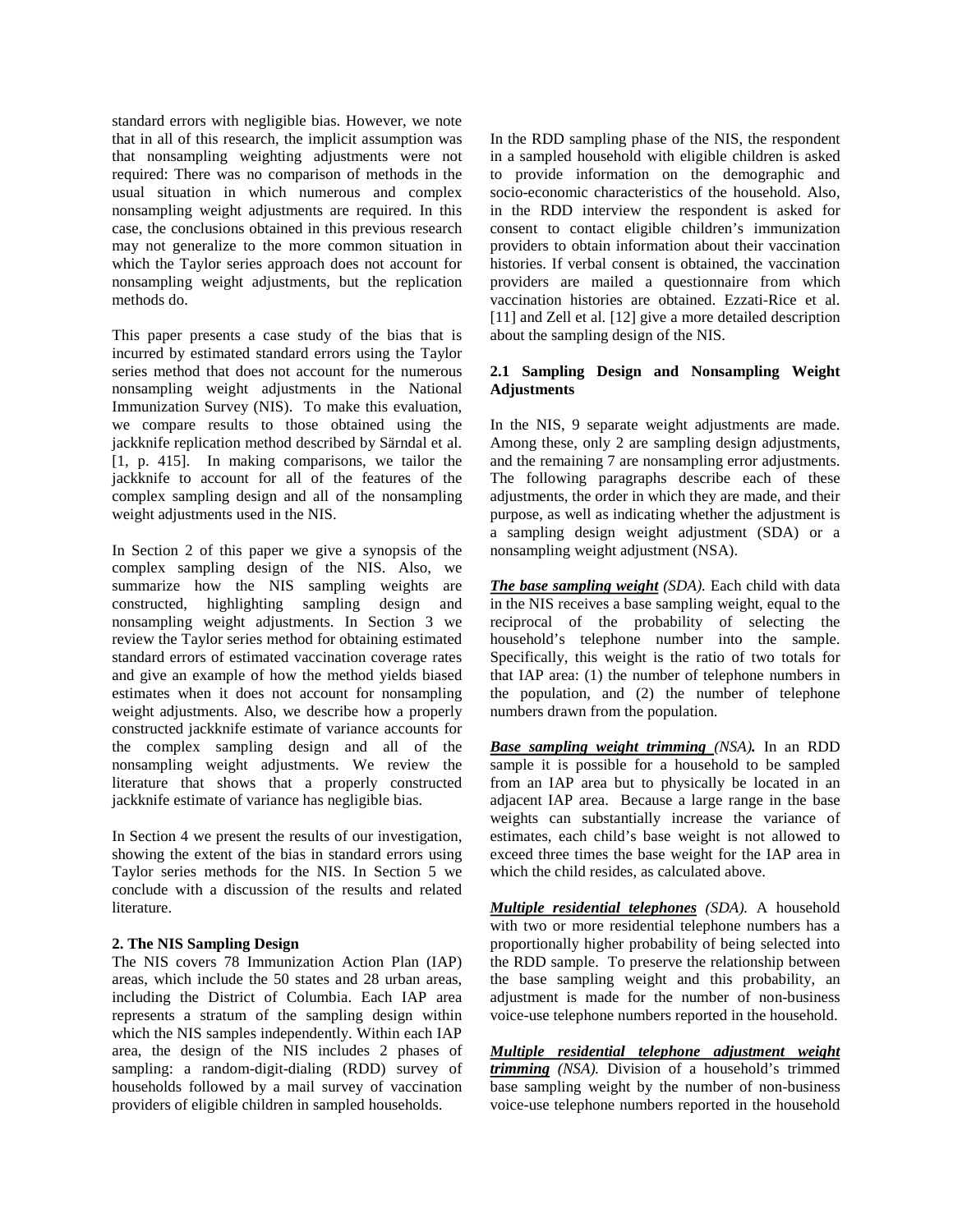can introduce considerable variation in the adjusted weights. This is known to increase sampling variability. Thus, the reported number of these telephones is limited to no more than 3. In doing this we accept bias in order to reduce variance.

*Multi-level household nonresponse (NSA).* Unit nonresponse can occur at several points in the NIS interviewing process. At each point a different amount of information is available about the nonresponding telephone number. To reduce potential bias, the NIS applies a separate weighting-class adjustment for each of three amounts of information:

- 1) The interviewer has identified an eligible household, but the interview has not been completed;
- 2) The survey has reached a household, but nothing more is known; and
- 3) It is unknown whether the telephone number is residential.

Within each of a set of cells or classes the adjustment increases each respondent's base sampling weight to account for the nonrespondents. For example, where each nonrespondent is known to be an eligible household, each respondent's base weight is multiplied by the ratio of the number of respondents and nonrespondents to the number of respondents. The cells are defined by IAP area, the residential directorylisted status of the sample telephone number, and telephone-exchange-level demographic and socioeconomic characteristics.

*Nontelephone coverage (NSA).* Random-digit dialing yields a sample of children in households that have telephones, but the NIS aims to measure vaccination coverage levels for all children 19 to 35 months of age. Data from the National Health Interview Survey (NHIS) indicate that vaccination levels are generally lower among nontelephone children than among telephone children. In some IAP areas a substantial proportion of age-eligible children reside in nontelephone households. To compensate for such potential noncoverage bias, the NIS employs a weight adjustment procedure described by Battaglia et al. [13].

*Poststratification (NSA).* Poststratification separates the actual sample into cells defined by characteristics that are related to noncoverage and vaccination status. Then the weighted distribution of completed interviews over the cells is brought into agreement with a corresponding set of population totals. The purpose of this adjustment is to reduce bias incurred by obtaining samples that have weighted totals that do not agree with known population totals of variables that are believed to be associated with vaccination coverage. In RDD surveys

these differences often arise from differential nonresponse.

*Provider-reported vaccination history nonresponse (NSA).* The weighting estimation methodology that is currently in use for the NIS has been designed specifically to also adjust vaccination coverage estimates for provider-reported vaccination history nonresponse bias (Smith et al. [14, 15]). Within each IAP area, the methods achieve this by grouping sampled children into adjustment cells according to the similarity of their response propensities to have a provider-reported vaccination history. As a first step in forming adjustment cells, a response propensity model was developed using logistic regression. The response propensity is the probability that a sampled child has a provider-reported vaccination history.

The provider immunization history nonresponse adjustment cells were formed by sorting the children in an IAP area by their response propensities and then forming five cells with equal unweighted counts of sample children. To adjust for vaccination history nonresponse bias, within each adjustment cell, children with vaccination histories are assigned a revised set of weights that are obtained by dividing their 1st-phase sampling weights by the cell-specific weighted response rate. By dividing the 1st-phase sampling weights of children who have provider vaccination information by their adjustment-cell-specific weighted response rate, these children more fairly represent all of the children in the cell as a whole.

*Raking (NSA).* The revised weights may not match poststratification totals used to construct 1st-phase sampling weights. Also, the revised weights may not match the 1st phase sample weighted totals of other variables that are known to be important predictors of being up-to-date. To reduce bias attributable to these differences and to maintain the nonresponse bias adjustment, we rake the revised weights to match poststratification totals, outcome predictor totals, and the adjustment-cell-specific 1st-phase sampling weight totals.

# **3. The Taylor Series and Jackknife Methods for Estimating Standard Errors**

Wolter [16] provides a complete description of commonly used methods for estimating standard errors of estimated finite population parameters. In Section 3.1 we review the Taylor series linearization method applied to the problem of estimating the variance of a ratio estimate for a subdomain of the target population when the sampling design corresponds to a stratified 1 stage cluster sampling design, as in the NIS. In Section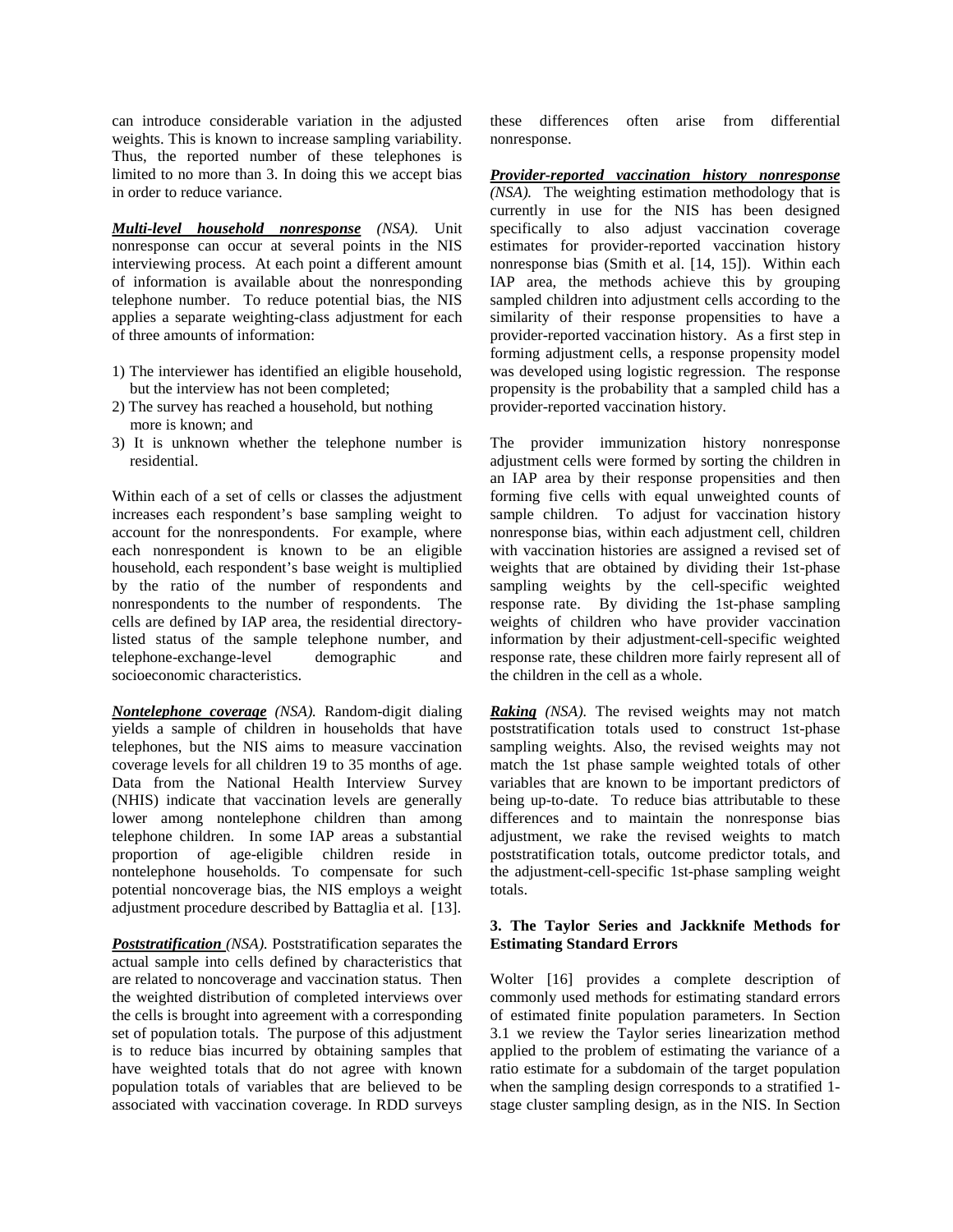3.2 we describe how the jackknife can be applied to estimating the variance of this ratio estimate, accounting for nonsampling weighting adjustments, also.

For the purposes of this section, let

- $N_h$  = the number of primary sampling units (PSUs, or households in the case of the NIS) in stratum h;
- $n<sub>h</sub>$  = the number of PSUs sampled in stratum h,  $h=1, \ldots, L;$
- $M_{hi}$  = the number of subjects in PSU i of stratum h belonging to the target population;
- $m_{hi}$  = the number of subjects in PSU i in stratum h who were sampled in the survey;
- $W_{hij}$  = the overall sampling weight for subject j sampled in PSU i of stratum h, accounting for all sampling weight and nonsampling weight adjustments;
- $Y_{hii}$  = 0 when subject j in PSU i of stratum h is not upto-date on a specific vaccination, and  $Y_{hii} = 1$ when the child is up-to-date; and
- $\delta_{hij}$  = 1 when subject j in PSU i of stratum h belongs to the domain of interest, and  $\delta_{\eta i j} = 0$ , otherwise.

Letting  $Y_h = \sum_{i=1}^{N_h} \sum_{j=1}^{M_{hi}} \delta_{hij} Y_{hij}$  and  $T_h = \sum_{i=1}^{N_h} \sum_{j=1}^{M_{hi}} \delta_{hij}$ ,

the true but unknown vaccination coverage rate is

$$
\theta = \frac{\sum_{h=1}^{n} Y_h}{\sum_{h=1}^{L} T_h}.
$$

*L* 

#### **3.1 Taylor Series Linearization Variance Estimation**

Let 
$$
\hat{Y}_h = \sum_{i=1}^{n_h} \sum_{j=1}^{m_{hi}} \delta_{hij} W_{hij} Y_{hij}
$$
 and  $\hat{T}_h = \sum_{i=1}^{n_h} \sum_{j=1}^{m_{hi}} \delta_{hij} W_{hij}$ .

Then the combined ratio estimator (Cochran [17, p. 165]) of the vaccination coverage rate for the domain of interest is

$$
\hat{\theta} = \frac{\sum_{h=1}^{L} \hat{Y}_h}{\sum_{h=1}^{L} \hat{T}_h}.
$$
\n(1)

Letting 
$$
Z_{hij} = \frac{\delta_{hij} W_{hij} (Y_{hij} - \hat{\theta})}{\hat{T}_h}
$$
 denote the linearized

value of (1) and letting 
$$
Z_{hi} = \sum_{j=1}^{m_{hi}} Z_{hij}
$$
 and

 $\sum^{n_h} Z_{hi}$  $\overline{Z}_h = \frac{i-1}{h}$ , the Taylor series estimate of the  $n_h^{\parallel}$ 

variance of  $\hat{\theta}$  is

$$
\hat{V}_T(\hat{\theta}) = \sum_{h=1}^{L} \frac{n_h}{n_h - 1} \sum_{i=1}^{n_h} (Z_{hi} - \overline{Z}_h)^2
$$
 (2)

#### **3.2 Jackknife Replication Variance Estimation**

Wolter [16, p. 175] indicates that, although the jackknife is conceptually simple, when applying this method to stratified sampling designs, special care must be exercised to obtain a correct expression for the jackknife variance. For a stratified 1-stage cluster design used in the NIS, let the sampled PSUs that yielded a completed interview in stratum h be partitioned at random into  $A<sub>h</sub>$  groups of approximately equal numbers of PSUs (all sample telephone numbers that did not yield a completed interview are also randomly partitioned into equal sized groups). After omitting the *a*th group from stratum h, let  $B_{(ha)}$  denote the remaining complement of PSUs in stratum h. We refer to  $B_{(ha)}$  as the *a*th replicate sample in stratum h.

 $B_{(ha)}$ , we compute a separate set of replicate sampling For sampled units belonging to the replicate sample weights,  ${W_{hii}^{(ha)}}$ . These replicate weights are constructed as if *only* the *a*th replicate sample,  $B_{(ha)}$ , had been obtained in the sample in stratum h. In this case, all of the sampling design and nonsampling weight adjustments described in Section 2.1 are applied to construct  $\{W_{hij}^{(ha)}\}$ . Also,  $W_{hij}^{(ha)} = 0$  for all sampled units in stratum h not belonging to  $B_{(ha)}$ . Note that, in general,  $W_{hij}^{(ha)} \neq W_{hij}$ . In this respect differences between  $W_{hij}^{(ha)}$  and  $W_{hij}$  reflect variability that can be attributed to sampling design *and*  nonsampling weight adjustments.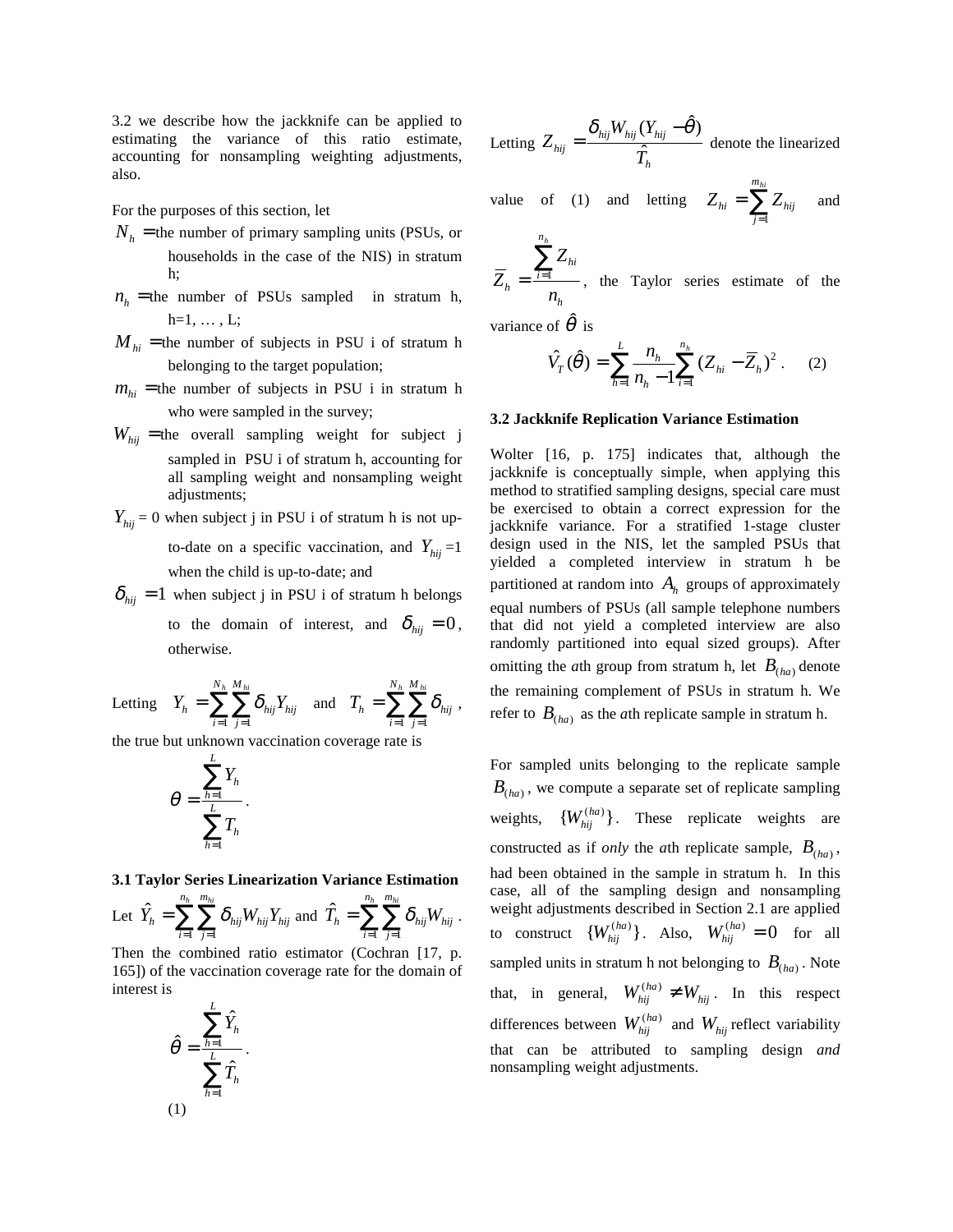Let 
$$
\hat{Y}_{h}^{(a)} = \sum_{i=1}^{n_h} \sum_{j=1}^{m_{hi}} \delta_{hij} W_{hij}^{(ha)} Y_{hij}
$$
 and

 $\hat{T}_h^{(a)} = \sum_{i=1}^{n_h} \sum_{j=1}^{m_{hi}} \delta_{hij} W_{hij}^{(ha)}$ . Then the replicate estimator

of  $\theta$  based on what remains in the entire sample after omitting the *a*th group from stratum h is

$$
\hat{\theta}_{(ha)} = \frac{\hat{Y}_h^{(a)} + \sum_{h' \neq h}^{L} \hat{Y}_{h'}}{\hat{T}_h^{(a)} + \sum_{h' \neq h}^{L} \hat{T}_{h'}}.
$$

The jackknife estimator of the variance of (1) is

$$
\hat{V}_J(\hat{\theta}) = \sum_{h=1}^{L} \frac{(A_h - 1)}{A_h} \sum_{a=1}^{n_h} (\hat{\theta}_{(ha)} - \hat{\theta})^2.
$$
 (3)

Note that differences between  $\hat{\theta}_{\scriptscriptstyle (ha)}$  and  $\hat{\theta}$  in (3) reflect variability from differences between the replicate weights  $W_{hij}^{(ha)}$  and the overall weights  $W_{hij}$ . Because differences between  $W_{hij}^{(ha)}$  and  $W_{hij}$  reflect variability that can be attributed to sampling design *and*  nonsampling weight adjustments, (3) adjusts the estimated variance of  $\hat{\theta}$  to reflect variability from both of these sources. Wolter [16] shows that, to secondorder moments, the jackknife estimator of variance is unbiased. This result is congruent with the empirical findings of Kish and Frankel [4] and other research summarized by Rust and Rao [3].

#### **4. Results**

To evaluate the bias of standard errors obtained using the Taylor series method, the jackknife method was used with  $A<sub>h</sub> = 40$  in each stratum of the NIS. This value was selected to provide a sufficiently large number of degrees of freedom for variance estimation that would be suitable for many different types of statistical analysis that may be conducted with data from a single stratum.

The jackknife estimate  $\sqrt{\hat{V}_j}$  and Taylor series estimate  $\sqrt{\hat{V}_T}$ 

of the standard error of the estimated 4:3:1 vaccination series coverage rate (4 or more doses of the diphtheria-tetanus-pertussis (DTP) vaccine, 3 or more doses of polio vaccine, and 1 or more doses of the measles-mumps-rubella vaccine (MMR)) were obtained for each state using data from the 1999 NIS. Using these statistics for each state, we computed

- $\sqrt{\hat{V}_T/\hat{V}_J}$ , an estimate of the bias of the Taylor series estimated standard error, relative to the estimated standard error obtained using the jackknife estimate,
- $W_{95\%,T} / W_{95\%,J} = z_{.975} \sqrt{\hat{V}_T / t_{.975,\phi} \sqrt{\hat{V}_J}}$ , the relative half-widths of the 95% confidence intervals formed using jackknife and Taylor series estimates of the standard errors, and
- $1 \alpha_T = 2 \times T_\phi(z_{.975} \sqrt{\hat{V}_T}/\hat{V}_J) 1$ , the

estimated actual confidence coefficients of the nominal 95% confidence intervals formed using the Taylor series estimate of the standard error, assuming that the jackknife estimate of the standard error provides the bias-corrected estimate of the standard error of the estimated 4:3:1 vaccination coverage rate.

Here  $t_{.975, \phi}$  is the upper 97.5%-ile of Student's t distribution with  $\phi$  degrees of freedom, and  $z_{.975}$  is the upper 97.5%-ile of the standard normal distribution. For each state, the degrees of freedom  $\phi$  equals  $A_h$  − 1 times the number of strata (IAP areas) contained within the state. Also,  $T_{\phi}(\bullet)$  denotes the cumulative distribution function of Student's t distribution with  $\phi$  degrees of freedom.

Table 1 gives selected quantiles of the distribution of the ratio of these statistics estimated from each of the 50 states and the District of Columbia. This table shows that the range of  $\sqrt{\hat{V}_T/\hat{V}_J}$  is from 0.796 to 1.352, suggesting that estimated Taylor series standard errors may be biased by 20% or more. Also, Table 1 shows the 75%-ile of  $\sqrt{\hat{V}_T / \hat{V}_J}$  is 1.080, suggesting that the Taylor series method for estimating standard errors tends to underestimate standard errors of 4:3:1 statelevel estimated vaccination coverage levels. Also Table 1 shows that the statistic  $W_{95\%T}/W_{95\%J}$ ranges from 0.771 to 1.331, indicating that the width of the 95% confidence interval computed using a Taylor series estimate of the standard error may be as much as 23% too narrow or 33% too wide. We note that only 3% of the difference in widths of the confidence intervals is accounted for as a result of the relative

difference between  $t_{.975,\phi}$  and  $z_{.975}$ .